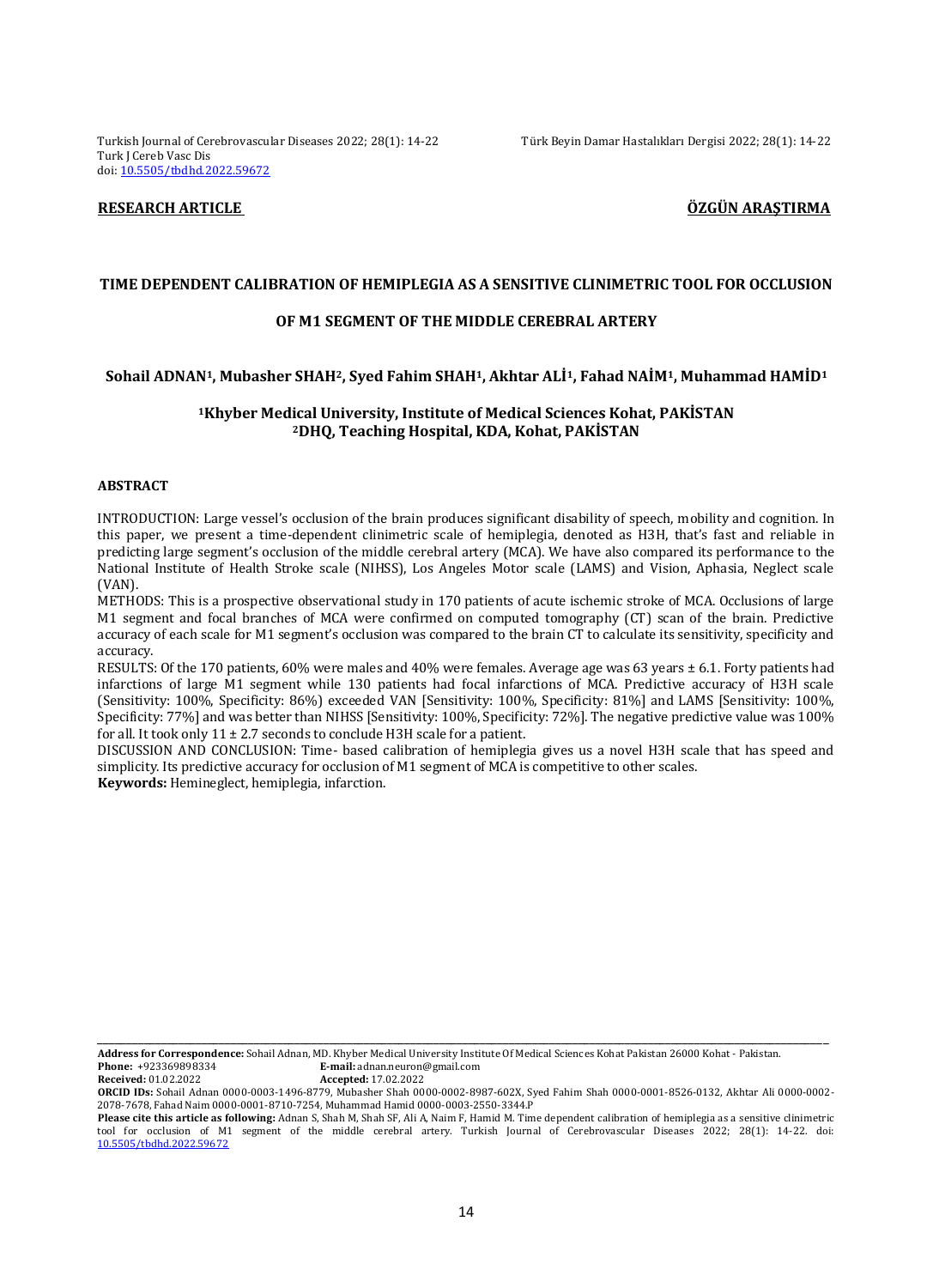# **ORTA SEREBRAL ARTERİN M1 SEGMENT TIKANIKLIĞI İÇİN HASSAS BİR KLİNİMETRİK ARAÇ OLARAK**

# **HEMİPLEJİNİN ZAMANA BAĞLI KALİBRASYONU**

**ÖZ**

GİRİŞ ve AMAÇ: Serebral büyük damarlarının tıkanması belirgin derecede konuşma, hareket ve kognisyon yitimine neden olur. Bu araştırmada orta serebral arterin (MCA) proksimal segment oklüzyonunu öngörmede hızlı ve güvenilir olma potansiyeline sahip H3H olarak adlandırılan hemiplejinin zamana bağlı klinimetrik bir ölçeğini sunulmaktadır. Ek olarak H3H performansı Ulusal Sağlık İnme Ölçeği (NIHSS), Los Angeles Motor Ölçeği (LAMS) ve Vizyon, Afazi, İhmal Ölçeği (VAN) ile karşılaştırılmıştır.

YÖNTEM ve GEREÇLER: Bu çalışma, 170 akut MCA sahası inmesi olan hastada yapılan prospektif ve gözlemsel bir çalışmadır. Proksimal M1 segment ve dal oklüzyonları Bilgisayarlı Beyin Tomografisi (CT) ile takipte doğrulandı. Her bir ölçeğin M1 segmenti oklüzyonu için tahmin doğruluğu, BBT'nin duyarlılık, özgüllük ve doğruluk oranları ile karşılaştırıldı. BULGULAR: 170 hastanın %60'ı erkek, %40'ı kadındı. Ortalama yaş 63±6.1 yıl idi. Kırk hastada geniş M1 segment enfarktı, 130 hastada ise MCA dal enfarktı vardı. H3H ölçeğinin M1 oklüzyonunu tahmin etmedeki doğruluğu (Duyarlılık: %100, Özgüllük: %86), VAN (Duyarlılık: %100, Özgüllük: %81) ve LAMS (Duyarlılık: %100, Özgüllük: %77)'i geçmiş olup NIHSS'den de daha iyi (Duyarlılık: %100, Özgüllük: %72) bulunmuştur. Negatif prediktif değer tümü için %100 idi. Bir hasta için H3H ölçeğini tamamlamak sadece 11±2.7 saniye sürmüştür.

TARTIŞMA ve SONUÇ: Akut hemiplejinin zamana bağlı kalibrasyonu bize hızlı ve basit olan yeni bir olarak H3H ölçeğini sunmaktadır. H3H'nin MCA'nın M1 segment tıkanıklığının tahmini için doğruluğu diğer ölçeklerle rekabet edebilecek seviyededir.

**Anahtar Sözcükler:** Hemineglekt, hemipleji, enfarkt.

#### **INTRODUCTION**

The precedence of speedy management of acute ischemic stroke which is consistently growing for the last three decades has shown promising results for patients with large vessel occlusion (1). Large vessel's occlusion produces instant lose of essential functions like speech, mobility, vision, thinking and intelligence (2). It brings detrimental physical, social and psychological consequences to the patients. Every minute, hundreds of brain's cells die due to ischemia (3). Disability increases with the passage of time and every minute counts for a better prognosis. Therefore, prompt diagnosis and swift action is avidly needed in large vessel's occlusion to disparage the damage and escort the penumbra (4). The significance of early and prompt management of acute ischemic stroke has encouraged the development of important clinical scales to predict the large vessel's occlusion. There are many clinical scales for the assessment of stroke's severity that includes, face, arm, speech test (FAST), National Institutes of Health Stroke Scale (NIHSS), legs, eyes, gaze, speech (LEGS), Los Angeles Motor Scale (LAMS), Ontario Prehospital Stroke Screening (OPSS), Melbourne Ambulance Stroke Screen (MASS), Rapid Arterial occlusion Evaluation Scale (RACE), and vision, aphasia, neglect (VAN) (5-12). Some of these scales i.e. the

Turkish Journal of Cerebrovascular Diseases 2022; 28(1): 14-22

VAN, RACE and LAMS are used for the prediction of large vessel's occlusion. All these scales require adequate correspondence of the patient for a score to predict the severity of infarction. However, sometimes it is not feasible to perform adequate examination for a score as in the altered conscious level, aphasia, seizures and irritability. The functions of the two hemispheres are also different. In most patients, the aphasia develops with infarction of the left hemisphere and hemineglect develops with infarction of the right hemisphere. These factors limit the usefulness and precision of the available scales in predicting large vessel occlusion. Therefore, we would always need a simple scale of adequate precision to predict large vessel's occlusion in acute ischemic stroke with less cooperation of the patients. As mentioned earlier, the larger is the caliber of a vessel, substantial would be the damage in the brain, and more rapid would be the onset of weakness. None of the available scales have considered the time of onset of symptoms as an important predictor of the large vessel's occlusion.

In this paper, we present the performance of a novel time-dependent scale of hemiplegia [severity of hemiplegia in the first three hours of symptoms (H3H)] in predicting the occlusions of larger M1 segment and focal branches of the MCA in comparison to the VAN scale, NIHSS of > 6 and the LAMS.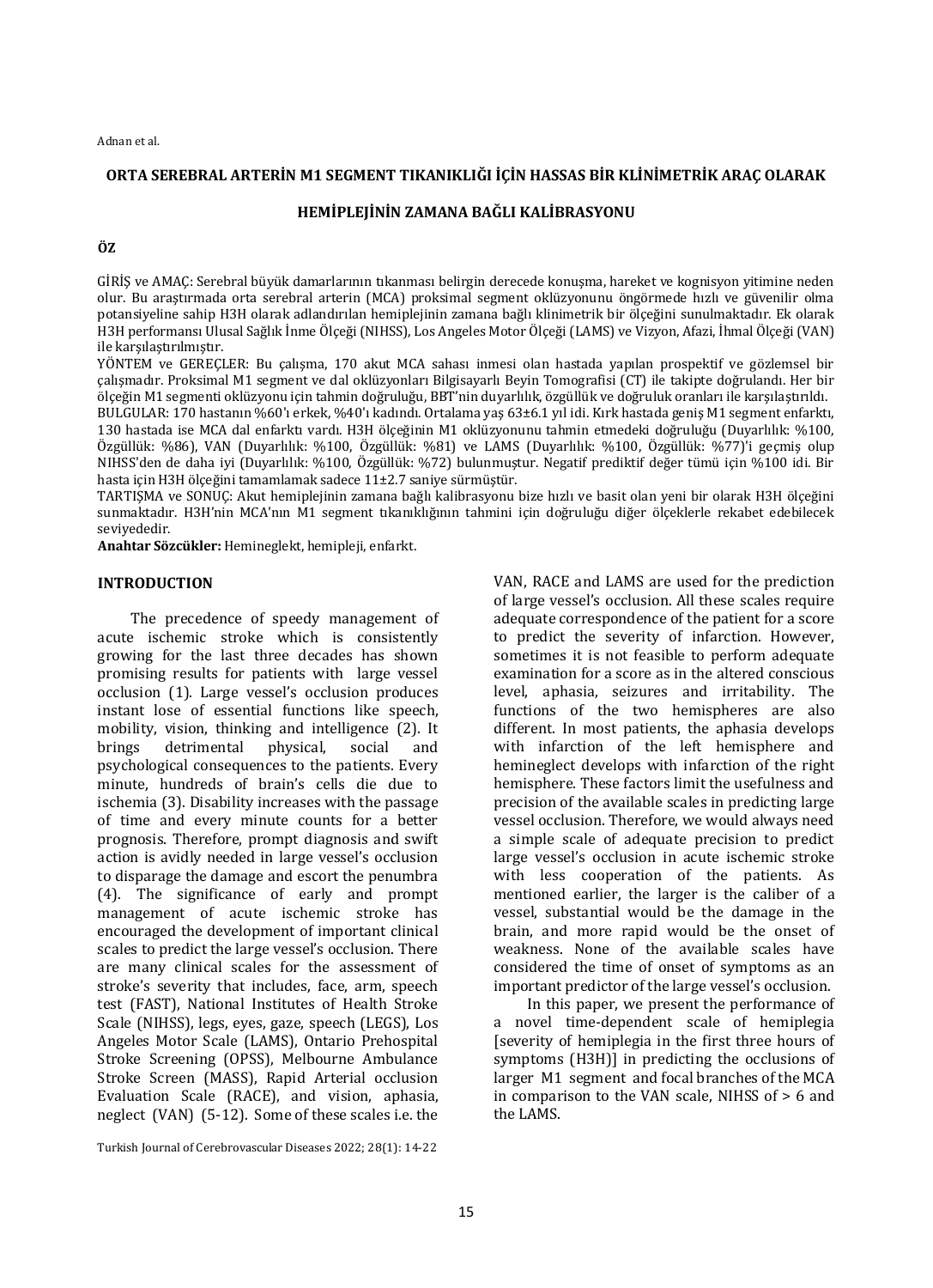### **METHODS**

This is a prospective, cross sectional observational study, in patients with acute ischemic stroke of the middle cerebral artery (MCA). The study was performed in accordance with Helsinki Declaration. The research was approved from the Ethical Committee of DHQ, Teaching Hospital KDA Kohat (Number: 116/K-17, Date: 11.01.2019). Informed consent was signed by all patients before the enrolment. We examined all patients with absolutely resolved territories of infarctions for the distal focal and proximal M1 segments of the MCA which have peculiar gross appearances on plain images of computed tomography scan (CT). We did time-based calibration of the severity of hemiplegia after its onset and depending upon the speed of onset of severe hemiplegia, occlusion of large M1 segment or focal branch of MCA was predicted. The results were then compared to infarctions which matched in appearance to either focal or large segments' occlusions of MCA on brain CT.

**The Novel Time-Dependent Scale:**  The vessel most appropriate for finding the relevance of large segment's occlusion to rapid onset of severe weakness in less time, was occlusion of proximal M1 segment of the MCA. Likewise, the distal cortical segment of MCA was expected to produce less severe weakness in several minutes or hours of symptom's progression. This provided a time-dependent calibration for the severity of hemiplegia into two categories that formed the basis for the new scale, denoted as H3H i.e. the severity of hemiplegia in the first three hours. The numerical scoring of the severity of hemiplegia is an integral part of the NIHSS. We have added the time factor to hemiplegia to calibrate its severity instead of scoring it by numerical numbers. It gives speed and simplicity to the scale. The four components of the VAN scale were also derived from the NIHSS and has shown better results on the true negative predictions of large vessels' occlusions than NIHSS. We made it more simpler with time-based calibration of hemiplegia to predict large M1 segment's occlusion. The novel scale depends on motor predominant weakness and was therefore tested on patients with anterior circulation's ischemic stroke. Patients with rapid onset of severe hemiplegia i.e. no power left on the affected side for sliding movements on the bed's surface, in

the first ten to fifteen minutes of symptoms' onset, were considered positive by H3H scale. The scale was considered negative for M1 segment's occlusion if there had been a possibility for either sliding or more purposeful movements on the affected side in less than three hours but beyond the first fifteen minutes of symptoms' onset. The performance of H3H scale was also compared to the NIHSS, LAMS and the VAN scale. The scales were tested only for the territory of the MCA. The method of implementation of H3H scale on patients with acute ischemic stroke is illustrated in Figure 1.



**Figure 1.** Application of H3H scale on the ischemic stroke patients.

### **Inclusion Criteria:**

- All patients with new-onset focal neurologic deficit, having no further progression of symptoms and had well defined area of infarction for the territory of MCA on brain CT.
- Only conscious patients of acute ischemic stroke were enrolled, because VAN scale, NIHSS and LAMS required patient's cooperation for the calculation of scores.
- Patients who were well aware of the severity of hemiplegia at the time of onset of symptoms.

### **Exclusion Criteria:**

- $\checkmark$  Patients with dementia of any cause.
- $\checkmark$  Hemorrhagic transformation of the ischemic infarction.
- $\checkmark$  Ischemic infarction with surrounding edema.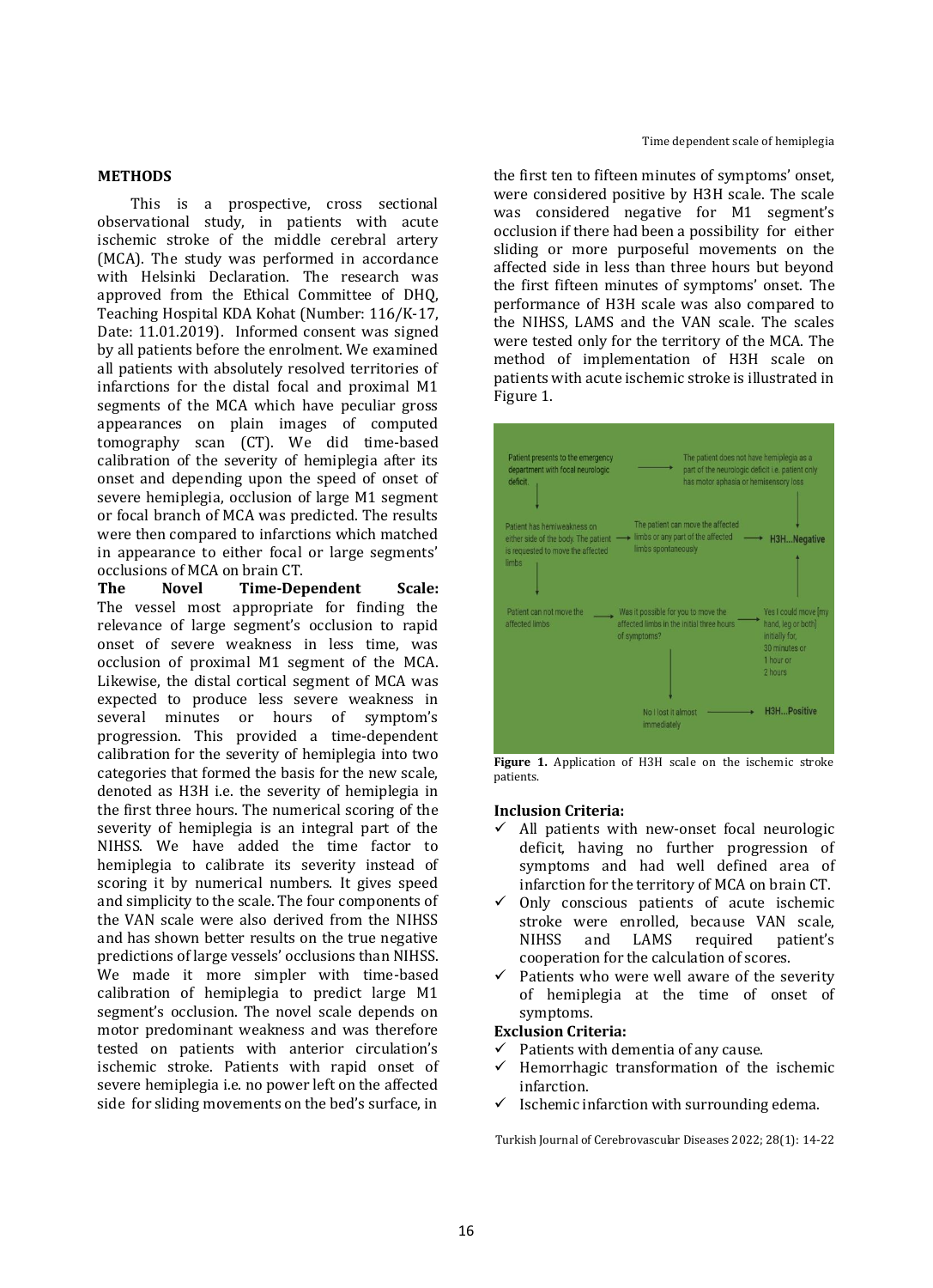$\checkmark$  Patients with clinical presentation of homonymous hemianopia with or without partial hemiparesis were excluded. This is because H3H scale depends on motor predominant weakness for its sensitivity and cases of the posterior cerebral artery's (PCA) infarctions of the occipital lobe, which is a sensory predominant area, often causes less severe weakness despite of its large segment's occlusion. Hence, cases of posterior circulation's with partial weakness were clinically excluded. However, patients with rapid onset of severe weakness were considered positive for H3H i.e. represented large vessel occlusion, regardless of the presence of homonymous hemianopia.

**Neuroimaging Criteria for Occlusion of M1 Segment and Focal Branches of MCA:** The anatomical course of MCA in relation to the deep brain structures and the cerebral cortex is illustrated in Figure 2. The artery instigates from the supraclinoid part of the internal carotid artery. The M1 segment is the initial and larger part of the vessel. It gives lenticulostriate branches to the ipsilateral basal ganglia and the internal capsule and becomes M2 segment which moves across the insula and the peri-insular cortex. Therefore, occlusion of proximal M1 segment will produce simultaneous changes of signal of infarction in the basal ganglia, internal capsule, the insula and the peri-insuler cortex. This peculiar pattern of infarction produced by M1 segment's occlusion is shown in Figure 3.





Turkish Journal of Cerebrovascular Diseases 2022; 28(1): 14-22



**Figure 3.** Occlusion of M1 segment of the middle cerebral artery causing infarction of the ipsilateral internal capsule, basal ganglia and peri-insular cortex.

In comparison to M1 segment's occlusion, a focal infarction is produced by occlusion of a small penetrating branch which invokes a focal change of signal of infarction in the outer territory of MCA without concurrent changes at the insula as shown in Figure 4. The two sets of infarctions i.e. of the proximal M1 segment and the penetrating branch of MCA, had unique configurations on plain images of the brain CT in patients with static nonprogressive neurological deficits. Therefore, further evaluation by CT angiography was unnecessary and non-productive in the present study. The results of the CT scan for occlusions of focal branches and M1 segment of MCA, were compared to the predictions of each clinical scale to determine its sensitivity, specificity, positive predictive value and accuracy. The statistical methods used in our study are defined in Table 1.

#### **RESULTS**

We examined 170 patients of acute ischemic stroke of the territory of the MCA between 15-01- 2019 and 28-06-2021. Average age was 63 years  $\pm$ 6.1. Of the 170 patients, 60% were males and 40% were females. There were 40 patients who had infarctions of M1 segment of the MCA on brain CT and the remaining 130 patients had infarctions of focal non-M1 segments of the MCA. The H3H scale, NIHSS, LAMS and the VAN scale showed a sensitivity of 100% and correctly detected the occlusion of M1 segment in all patients. The H3H scale was positive in 57 patients. It took only 11  $\pm$ 2.7 seconds on average to decide the H3H scale for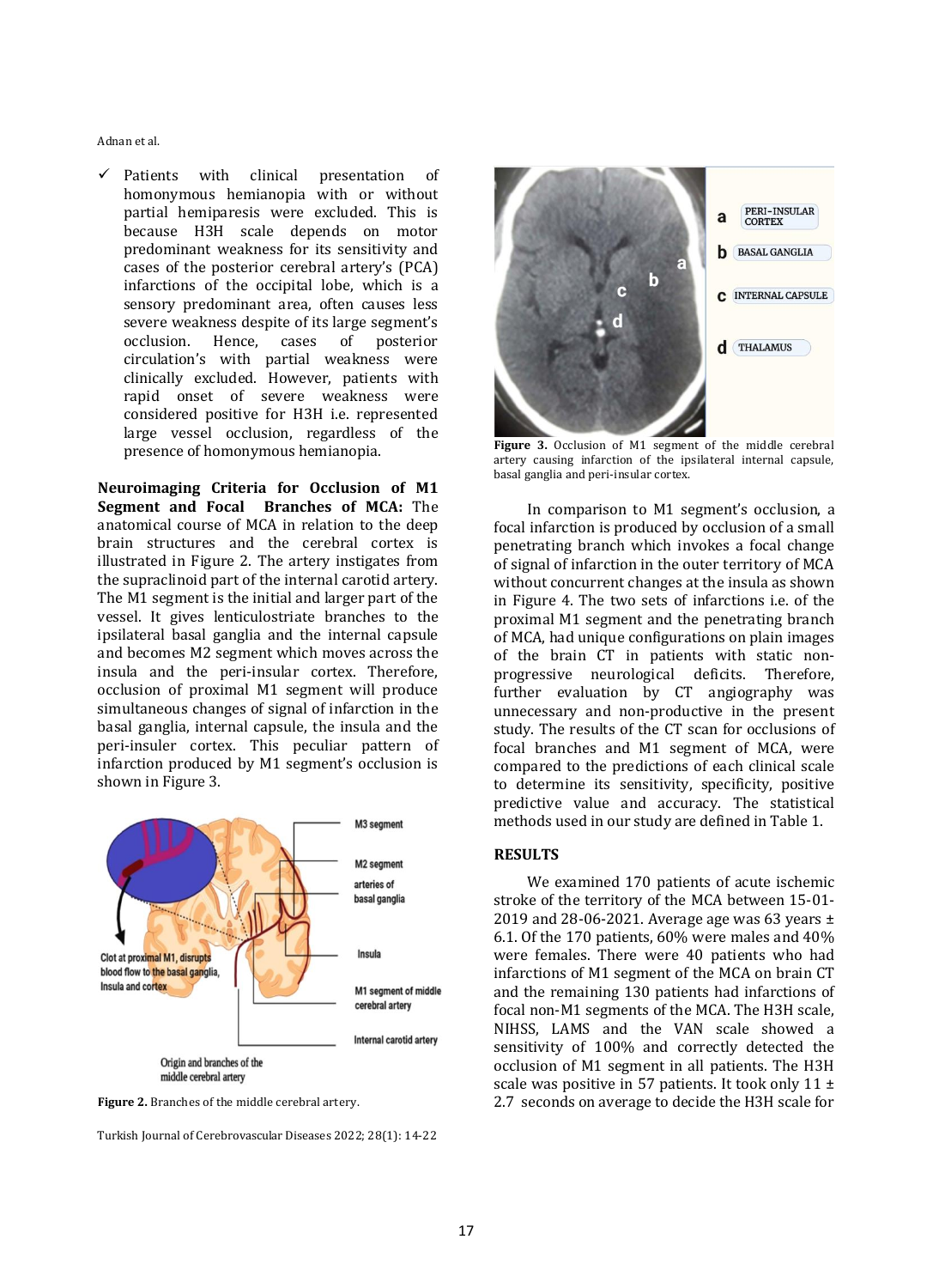#### Time dependent scale of hemiplegia



**Figure 4.** Focal non-M1 occlusions of the middle cerebral artery.

a patient. All patients with occlusions of M1 segment, developed severe hemiplegia in less than ten-minutes after the onset of symptoms. NIHSS of > 6 was found in 76 patients. Average NIHSS of these patients was  $13.85 \pm 3.2$ . The mean NIHSS of the forty patients with M1 segment's occlusions was  $15.6 \pm 2.4$ . The LAMS score of the true positive cases was 5. The positive predictive values of the H3H scale, VAN scale and the LAMS were slightly better than the NIHSS [H3H: 70%, VAN: 62%, LAMS: 57%, NIHSS: 52%]. The negative predictive value was 100% for all. The true negative predictions i.e. the specificity of each of the H3H scale, VAN scale and the LAMS for the occlusion of M1 segment of MCA were relatively similar and better than NIHSS [H3H: 86%, VAN: 81%, LAMS: 77%, NIHSS: 72%]. The details of the performance

of each scale are given in Table 2 and 3. We observed that the muscle strength, speech, vision and sensations were commonly affected by infarctions of small and moderate sizes of the middle cerebral artery. Therefore, the scales with less number of clinical parameters for stroke i.e. the H3H scale, LAMS and the VAN scale, showed better reliability for occlusion of M1segment than NIHSS.

# **DISCUSSION AND CONCLUSION**

This prospective cross-sectional study has determined the performance of the simple H3H scale in predicting occlusions of larger M1 segment and focal branches of MCA in comparison to the NIHSS, LAMS and the VAN scale. The territory of MCA is larger than all other vessels of the brain. It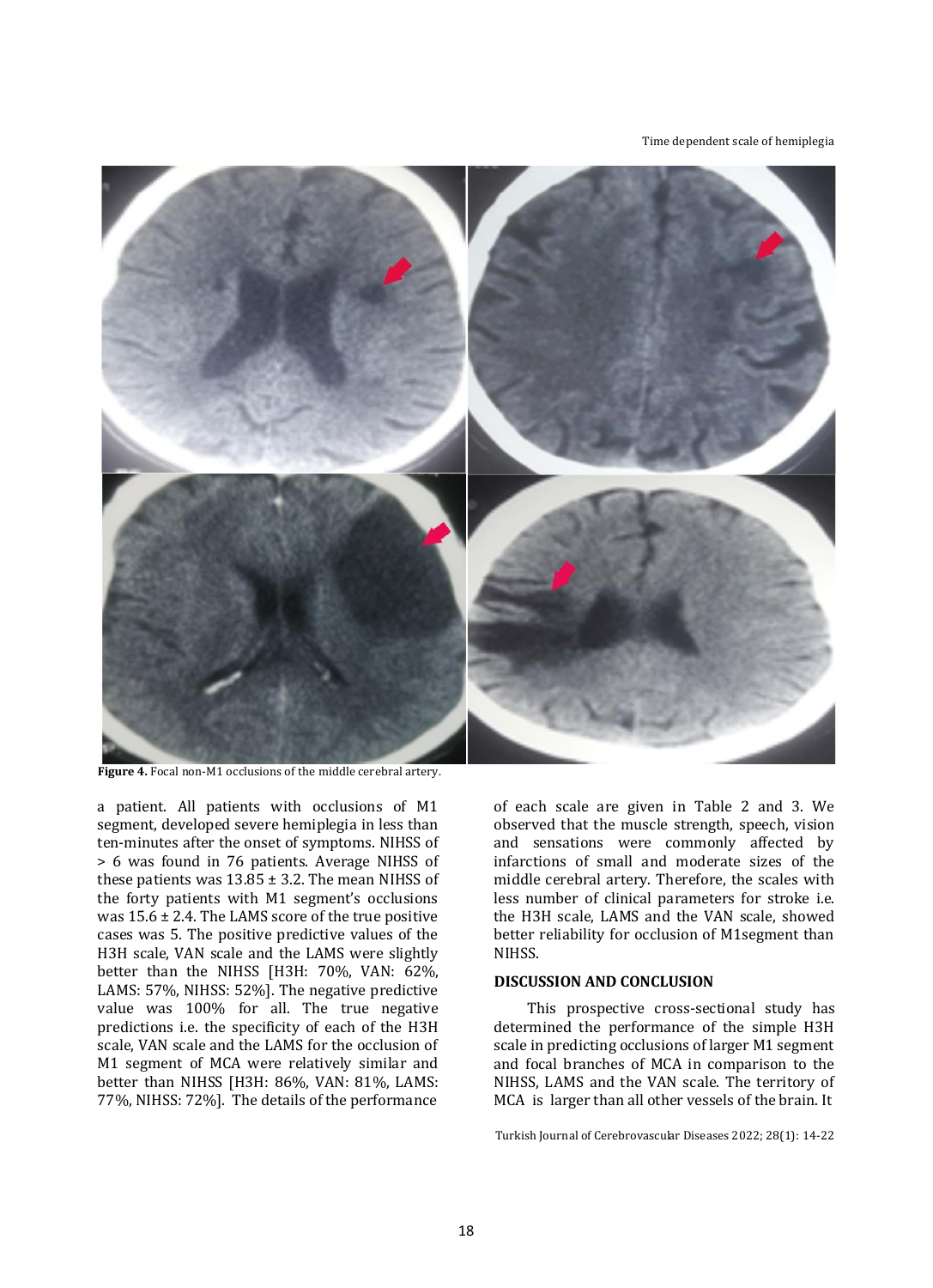# True positive detections Sensitivity = True positive detections + False negative detections True negative detections Specificity = True negative detections + False negative detections True positive detections Positive predictive value = No of positive detections Negative detections Negative predictive value = No of negative detections True positive detections + True negative detections Accuracy = Total number of tested patients True Positive detection: Patient with definite M1 segment's occlusion True Negative detection: Patient with no M1 segment's occlusion and

**Table 1.** Definitions of statistical terms.

has only focal infarction False Positive detection: Patient declared positive by the scale but has

no M1 segment's occlusion False Negative detection: Patient declared negative by the scale but has M1 segment's occlusion

is a common site of ischemic infarction. It nourishes the most important motor structures in each hemisphere as shown in Figure 5 (13). These include primary motor cortex, corona radiata, internal capsule and the basal ganglia. The axonal fibers of speech and optic radiations also traverse through the territory of the MCA. In our study, small to moderate size of infarctions of the MCA produced a considerable decline in muscle strength, impaired the quality of speech and some were associated with the contralateral sensory and or visual hemineglect. The speech is usually determined by the left dominant hemisphere in most individuals, whereas the hemineglect of the body and vision is a common finding with infarctions of the right MCA (14, 15). Therefore, many cases of focal infarctions of the MCA of either of the hemispheres presented with a combination of contralateral weakness, facial palsy of the upper motor neuron type, slurred speech and sometimes hemineglect. Each of these clinical parameters are covered and scored by the NIHSS. A severe weakness on the contralateral side of the face and

**Table 2.** M1 and non-M1 occlusions of the middle cerebral artery determined by the clinical scales and the brain CT.

|             | M1 occlusion | Non-M1 occlusion | Total cases | M1 occlusion on<br>brain CT | Non-M1 occlusion on<br>brain CT |
|-------------|--------------|------------------|-------------|-----------------------------|---------------------------------|
| H3H scale+  | 40           | 17               | 57          |                             |                                 |
| H3H scale-  | 0            | 113              | 113         |                             |                                 |
| VAN+        | 40           | 24               | 64          |                             |                                 |
| VAN-        | $\theta$     | 106              | 106         |                             |                                 |
| $LAMS+$     | 40           | 29               | 69          |                             |                                 |
| LAMS-       | 0            | 101              | 101         |                             |                                 |
| NIHSS > 6   | 40           | 36               | 76          |                             |                                 |
| NIHSS $< 6$ | 0            | 94               | 94          | 40                          | 130                             |

\*H3H; Hemiplegia in the first three hours Scale, \*NIHSS; National Institute of Health Stroke Scale, \*LAMS; Los Angeles Motor Scale, \*VAN; Vision, Aphasia, Neglect Scale.

**Table 3.** Positive predictive values, negative predictive values, sensitivity, specificity, and accuracy of each clinical scale.

|               | Positive predictive value | Negative predictive value | Sensitivity   | Specificity     | Accuracy         |
|---------------|---------------------------|---------------------------|---------------|-----------------|------------------|
| 1. H3H scale- | $40/57=70%$               | 113/113=100\%             | 40/40=100%    | 113/130=86%     | 153/170=90%      |
| 2. VAN        | $40/64=62\%$              | 106/106=100\%             | 40/40=100%    | 106/130=81%     | 146/170=85%      |
| 3. LAMS       | $40/69 = 57\%$            | 101/101=100\%             | $40/40=100\%$ | 101/130=77%     | $141/170=82\%$   |
| 4. NIHSS      | $40/76 = 52\%$            | 94/94=100%                | 40/40=100%    | $94/130 = 72\%$ | $134/170 = 78\%$ |

\*H3H; Hemiplegia in the first three hours, \*NIHSS; National Institute of Health Stroke Scale, \*LAMS; Los Angeles Motor Scale, \*VAN; Vision, Aphasia, Neglect Scale.

body within an hour of focal infarction accomplish a score of 11 on the NIHSS. For this reason many cases of focal infarctions of the MCA obtained a score of > 6. We found the NIHSS more sensitive and less specific for the territory of the MCA as compared to other scales. The anterior cerebral

artery (ACA) supplies only a limited area on the medial aspect of the frontal lobe. Of all the cases of anterior circulation's ischemic stroke that we had screened for our study, we received only two cases of infarction of ACA. Its presentation is rare. We could not separate distal focal occlusion of ACA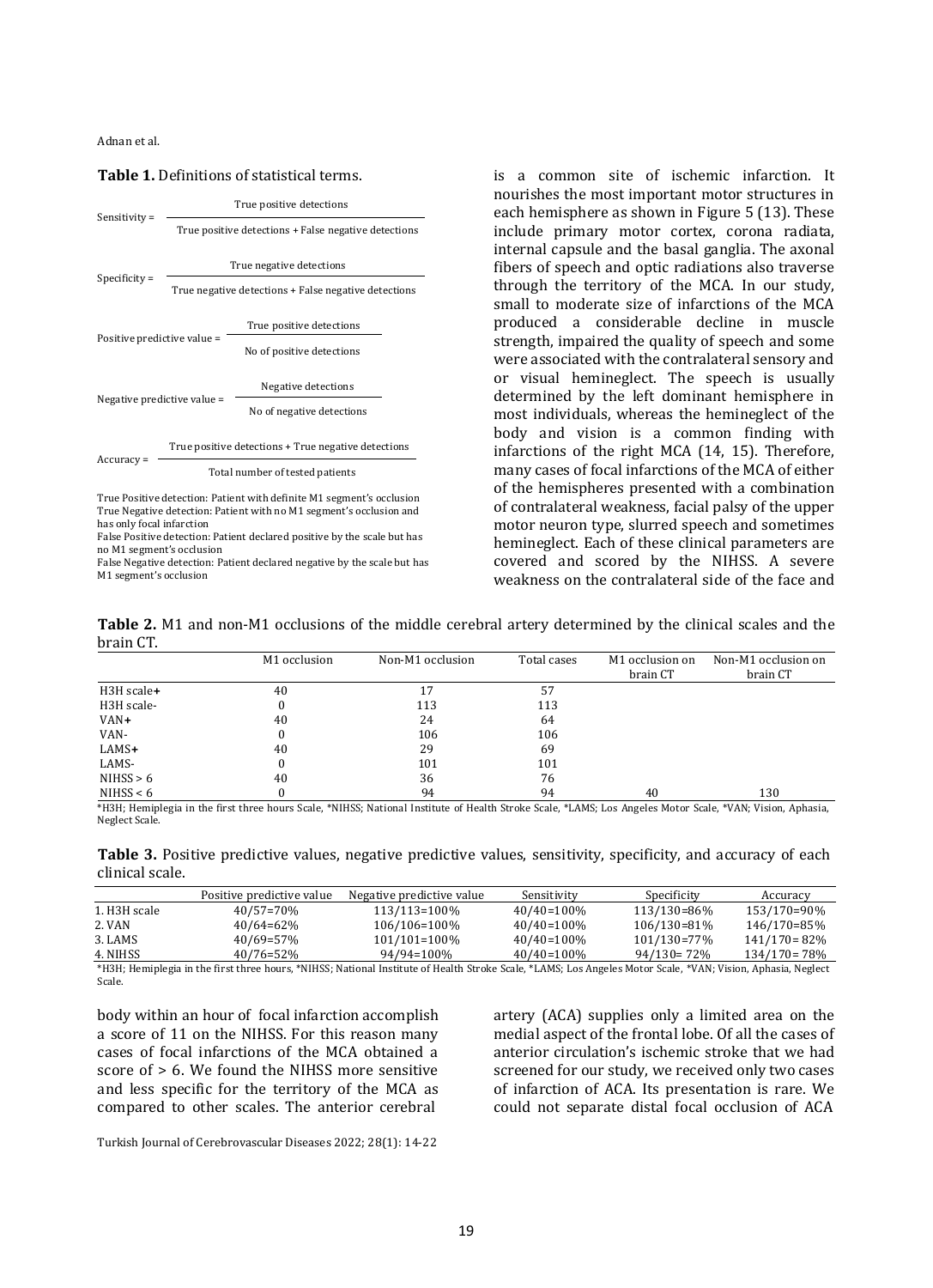

**Figure 5.** Anatomical structures of the brain in the territory of the middle cerebral artery in axial (a) and coronal (b) view.

precisely from its proximal large segment on plain images of the brain CT due to its limited territory and partial resolution of the infarct at presentation. For this reason, we could not include the neurovascular territory of ACA in our study. Both cases had severe hemiplegia at presentation. Focal infarctions of ACA may only produce contralateral hemiplegia (16). It will not affect the contralateral vision and sensations of the body and may not affect the speech if the right hemisphere is involved. Because ACA's infarctions produce motor predominant weakness,therefore, H3H scale will give better predictions of its focal and large segments' occlusions. The posterior occipital lobe is a pure visual area and is mainly supplied by the PCA. Focal and large segments' infarctions of PCA are usually not associated with severe hemiplegia (17). As mentioned earlier, the H3H scale depends on motor predominant weakness for its sensitivity, and hence, its implementation for the territory of

PCA will not be appropriate. We excluded clinical cases of homonymous hemianopia from our study as involvement of the PCA was very likely in those cases. Based on these anatomical limitations, we recommend that the quick and brief scales like H3H, VAN and the LAMS should all be tested separately for the territories of major vessels of the brain and their limitations highlighted to the clinicians. In our study, the values of true negative predictions of the VAN scale, LAMS and the NIHSS for focal infarctions of the MCA were 81%, 77% and 72% respectively. The H3H scale, VAN scale and the LAMS, all have competitive sensitivities and specificities for occlusion of M1 segment of the MCA. The severe weakness of hemiplegia of all the forty cases of M1 segment's occlusions developed within ten-minutes after the onset of symptoms. The average NIHSS of the 40 patients with M1 segments' occlusions was 15.6 and the mean of the 76 patients with NIHSS of > 6 was 13.8. The true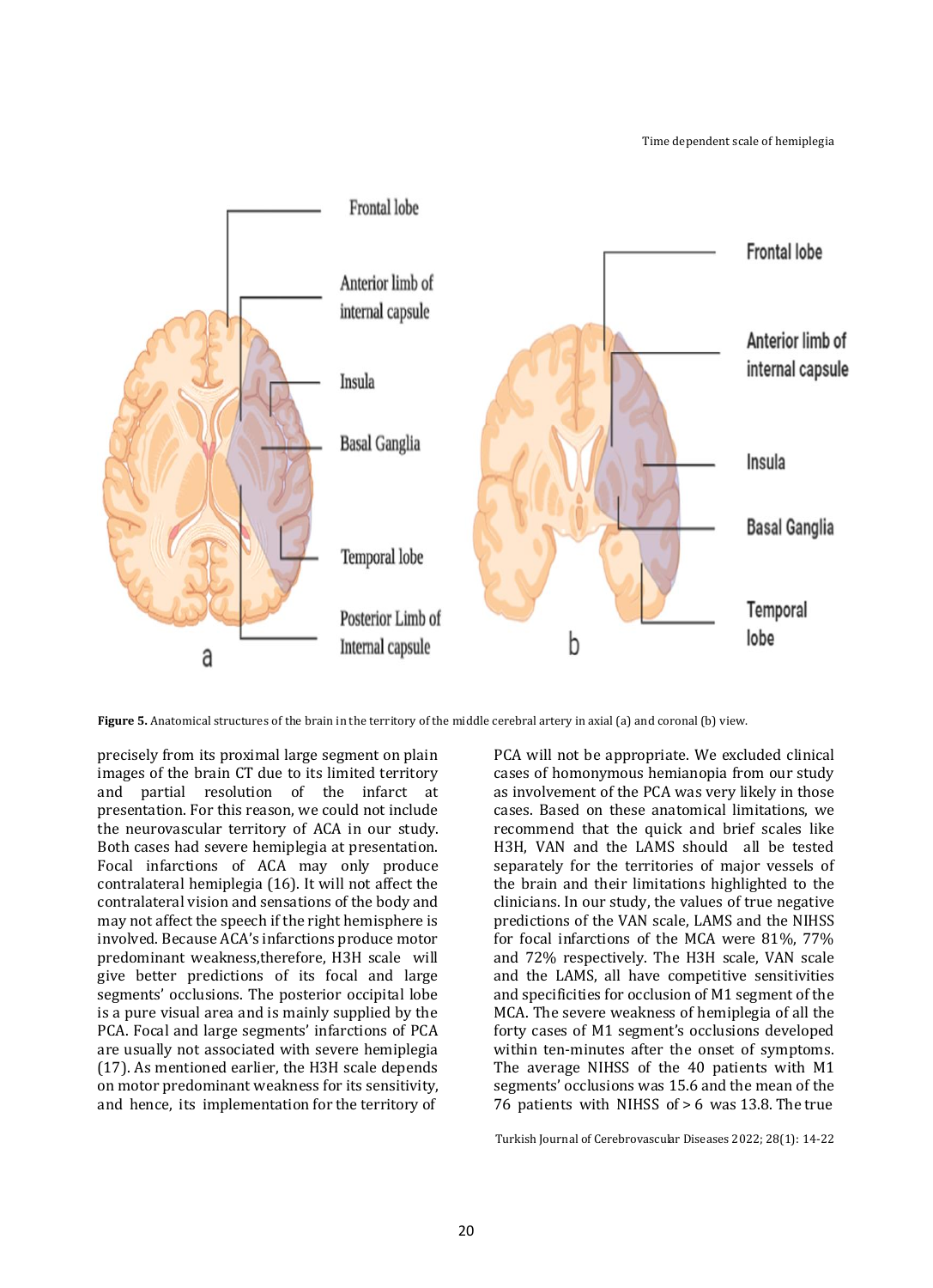negative predictions of the H3H scale for occlusion of M1 segment was 14% better than the NIHSS and only 5% better than the VAN scale. The patients with focal infarctions of MCA who retained some movement in the first hour after the onset of symptoms were usually negative by the H3H scale but at the time of presentation, the contralateral weakness was more pronounced and proved positive on the NIHSS and LAMS but remained negative on the VAN scale. For this reason both H3H and the VAN scale showed competitive results. The severe weakness of hemiplegia is a common incidence of M1 segment's occlusion as it dysfunctions the internal capsule and the motor area of the frontal lobe. Therefore, the sensitivity of the H3H scale remained 100% and equal to the

VAN scale, NIHSS and the LAMS. The true negative predictions of the H3H scale, VAN scale, LAMS and the NIHSS depend upon the location and volume of the focal infarction of the MCA as illustrated in Figure 6. The H3H scale is simple and easy to use. It does not need calculation of a score. It can also be used in the unconscious patients. The muscle strength of the affected side of an unconscious patient is usually determined by applying a painful stimulus and the duration of symptoms can be enquired from a close relative. We may not be able to attain a specificity of 100% for any scale due to variability of functions of the two hemispheres, onset of severe symptoms with small volume of infarction and lack of adequate correspondence in some patients.



**Figure 6.** Effects of volume and location of focal infarction on the specificities of H3H, NIHSS, LAMS and VAN scale (\*H3H; Hemiplegia in the first three hours; \*NIHSS; National Institute of Health Stroke Scale;\*LAMS; Los Angeles Motor Scale; \*VAN; Vision, Aphasia, Neglect Scale).